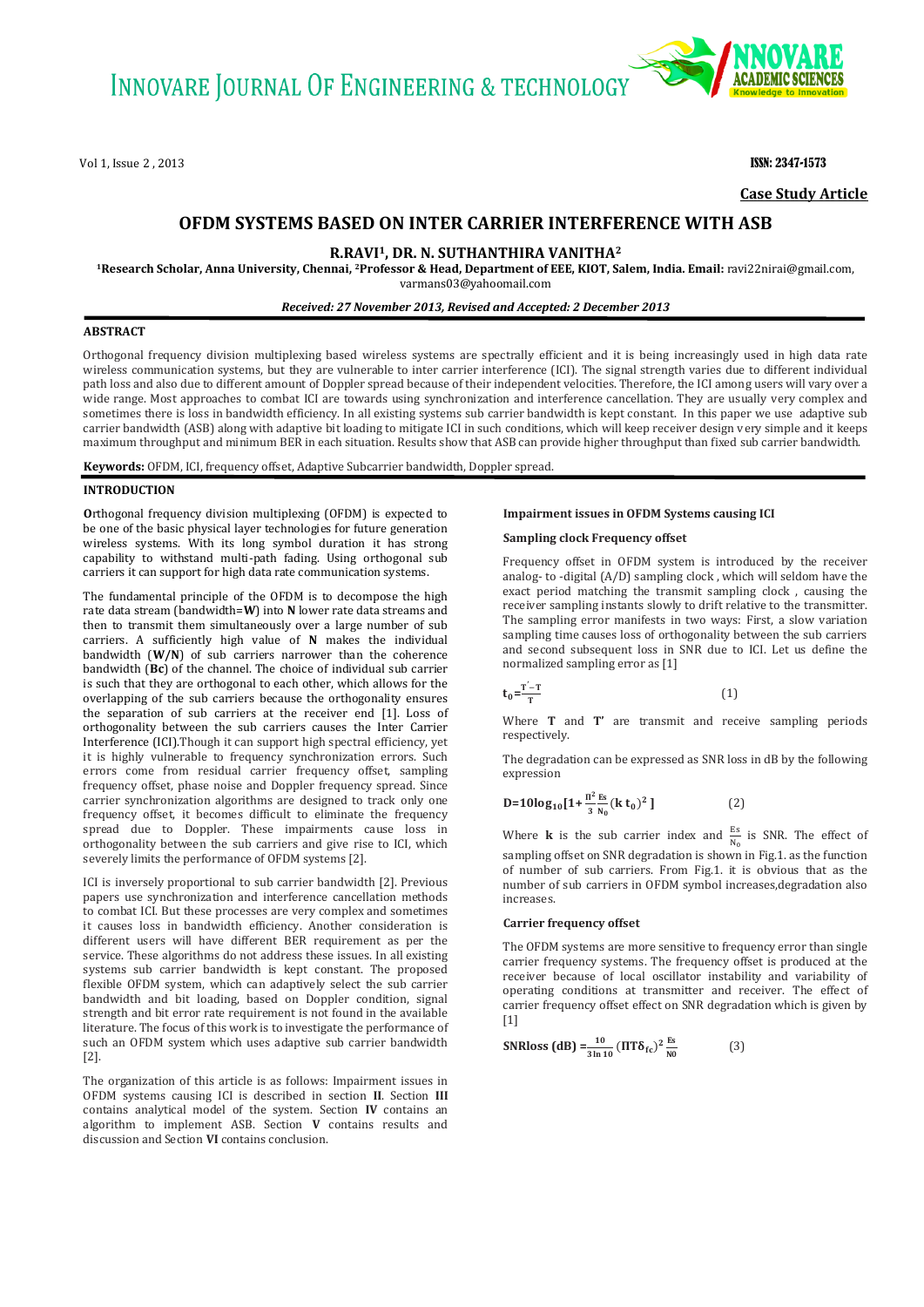

**Fig.1: SNR degradation due to sampling offset**

Where  $\delta_{\text{fc}}$  is frequency offset and it is the function of sub carrier spacing and **T** is the sampling period Fig.2. Shows total ICI loss due to loss in orthogonality .ICI loss increases with the increase in offset.

# **Timing offset**

The symbol timing is very important to the receiver for correct demodulation and decoding of incoming data sequence. The timing synchronization is possible with the introduction of the training sequences in addition to the data symbols. The receiver may still not able to recover the complete timing reference of the transmitted symbol because of the channel impairments that are causing the timing offset between transmitter and the receiver. A timing offset give rise to the phase rotation of the sub carriers which causes loss which is given by [1]

$$
ICI_{dB} = 10 \log_{10}[2(\frac{\tau}{T})^2]
$$
 (4)

Where  $\tau$  denotes timing offset between two consecutive symbols.



**Fig.2: Total ICI loss due to loss of orthogonality**

# **Carrier phase noise**

The carrier phase impairment is induced due to the imperfection in the transmitter and the receiver oscillators. The phase rotation could be the result of either the timing error or the carrier phase offset for a frequency selective channel. The carrier phase noise is modelled as Wiener process **θ(t)** with  $[3]$ <sup>2</sup>] = 4Πβ|t|, **E{** $\Theta(t)$ **}=0**, where  $\beta$ (in Hz) denotes the single -sided line width of the Lorentzian power spectral density of the free running carrier generator. Degradation in SNR can be approximated by [1], [3]

$$
D(dB) = \frac{11}{6 \ln 10} \left( 4\pi \, N \, \frac{\beta}{w} \right) \frac{Es}{N_0}
$$
 (5)

Where **W** is the bandwidth and  $\frac{15}{N_0}$  is the SNR of the symbol [1]. From Fig.3. We can conclude that the degradation increases with the increase in number of sub carriers.

#### **Multipath issues**

In mobile wireless communication, a receiver collects transmitted signals through various paths, some arriving directly, some from neighbouring objects because of reflection, and some even because of diffraction from nearby obstacles. The various paths arriving at the receiver may interfere with each other and cause distortion to information bearing signal. The Doppler shift is introduced because of the relative motion of between the transmitter and the receiver and can be expressed as [1], [6]

$$
f_{\rm p} = \frac{v \cos \theta}{\lambda} \tag{6}
$$

Where **V** is the relative velocity between transmitter and receiver, **λ** is wavelength of the carrier, **ϴ** is the phase angle between the transmitter and receiver.



**Fig.3: SNR degradation due to carrier phase noise**

#### **Effects of imperfect channel estimation:**

Channel estimation is mandatory if coherent modulation is used. Imperfect channel estimation may cause SNR loss which may also cause loss of orthogonality between the sub carriers [9]. For example for the two-dimensional Wiener channel estimator, the estimation power is given by [9]

$$
\sigma_H^2 = \frac{1}{6} \sigma_N^2 \tag{7}
$$

Where **G** is the estimator gain factor,  $\sigma_H^2$  is estimated noise power and  $\sigma_N^2$  is the channel noise variance .So performance loss becomes

$$
\Delta^{\gamma} = 1 + \frac{1}{6} \tag{8}
$$



**Fig.4: System loss due to imperfect channel estimation**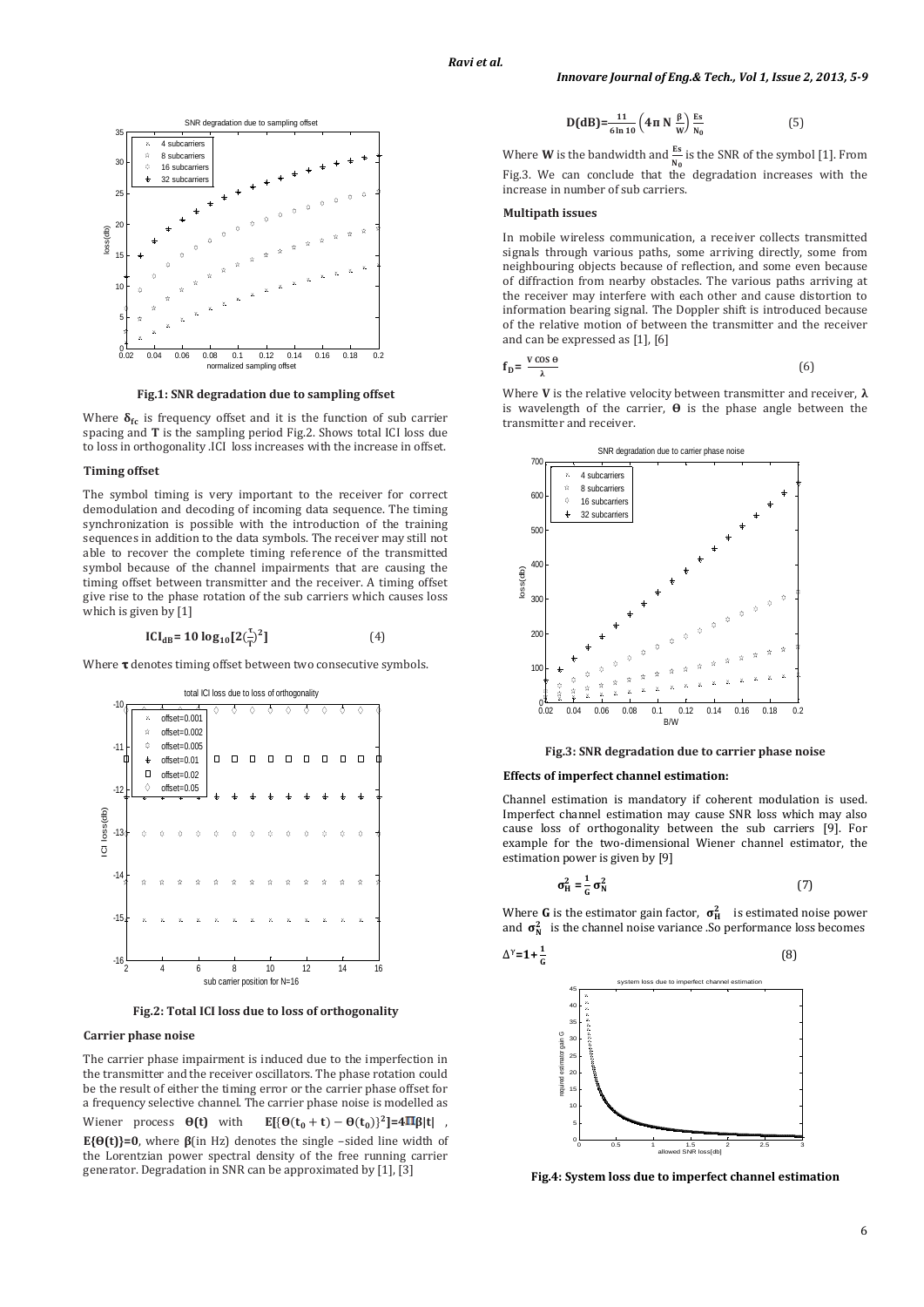Fig.4. displays the required estimator gain G versus the allowed system degradation. This result shows the importance of quality requirement on channel estimation. An estimator gain as high as *G*=10 entails a system loss of 0.41 dB , where as an allowable loss of 0.1 dB would necessitate an extremely high gain of *G*=43.

# **Analytical Model**

The time domain signal of  $S<sup>th</sup>$  transmitted symbol can be given as [2]

$$
X_{s}(t) = \frac{1}{\sqrt{T}t} \sum_{k=-\frac{Nt}{2}}^{\frac{Nt}{2}+1} x[s, k] e^{j2\Pi \frac{k}{T} (t-sTs-T_{gi})}
$$
(9)

Where **Tf** is the duration of OFDM symbol without Guard interval. **k** is the sub carrier index , **Nf** denotes number of sub carriers, **x[s,k]** denotes modulated data symbol on the sub carrier ,**Ts** is the symbol duration which is the sum of **Tf** and guard interval time period  $T_{gi}$ .

After passing through the channel the signal can be represented as [2]

$$
\mathbf{r}\left(\mathbf{t}\right) = \int_0^{\tau_{\text{max}}} \mathbf{h}(\tau) e^{j 2 \Pi f_{\text{d}\tau(t-\tau)}} \mathbf{x}_{s(t-\tau)} d\tau + \mathbf{v}(t) \qquad (10)
$$

where  $h(\tau)$  represents the channel impulse response,  $\tau_{\text{max}}$  is its maximum tail  $\mathbf{v}(t)$  is the noise component and  $\mathbf{f}_{d\tau}$  is the Doppler frequency for delay  $\tau$ . With perfect timing synchronization, but residual carrier frequency offset  $\delta_{f_c}(Hz)$ , the received OFDM symbol is

$$
\mathbf{r}_{\mathbf{s}}(\mathbf{t}) = \mathbf{r}(\mathbf{t}) \mathbf{e}^{(j2\Pi\delta_{\mathbf{f}\mathbf{c}}\mathbf{t})} \tag{11}
$$

The signal portion without nois**e** part is

 $\int_0^{\tau_{\text{max}}} h(\tau)X_s(t-\tau)e^{j2 \Pi f_{d\tau}} e^{j\tau}$  $(12)$  Since **h** $(t)$  $e^{-j2\pi f_{d\tau}}$  cannot be distinguished from  $h(\tau)$ , we can represent  $h(\tau)e^{j2 \Pi f_{d\tau}}$  as  $h(\tau)$  therefore,

$$
\mathbf{r}_{s}(t) = \int_{0}^{\tau_{\text{max}}} \mathbf{h}(\tau) \mathbf{X}_{s}(t-\tau) e^{j 2\Pi(\delta_{\text{fc}+\text{f}_{\text{dr}}})t} \qquad (13)
$$

Considering the channel coefficients remain static over a small period of time, which is less than coherence time, the term  $(\delta_{fc+f_{dr}})$ is called as effective carrier offset [2] and represented as **f**. The relative offset i.e. the ratio of effective offset to the sub carrier spacing can be represented as  $\epsilon = \frac{\delta}{\delta}$  $\frac{dS}{dA_{sc}}$ . For the small values of  $\frac{dS}{dA_{sc}}$  the ICI power at the receiver on the sub carrier **k'** is [2]

$$
\sigma_{\text{ICI}_{X[K]}}^2 = \frac{1}{3} P_X P_{H[K]} \left( \Pi \frac{\delta f}{\Delta f_{\text{sc}}} \right)^2 \tag{14}
$$

 $P_{H[K']}$  is the average power of channel coefficient and  $P_X$  average power per sub carrier.

Therefore Signal to Interference plus Noise ratio (SINR) is [2]

 **[k']=** [  [  (( ) ) [ ( ) (15) -40 -30 -20 -10 0 10 20 SINR in db SINR performance over sub carrier bandwidth 10 km/hr 20 km/hr 30 km/hr 40 km/hr

**Fig.5: SINR vs. Sub Carrier Bandwidth at SNR=15 dB.** Bandwidth khz

1 2 3 4 5 6 7 8 9 10

**Adaptive Bandwidth For Sub Carriers**

-50

We propose an algorithm here, to dynamically Select the appropriate sub carrier bandwidth and bit load per sub carrier to maximize the throughput while satisfying a required BER is presented here. The sub carrier bandwidth can be chosen as [2]

$$
\Delta \mathbf{f}_{\text{chosen}} = \arg \max \left[ \text{Thpt} \left( \Delta \mathbf{f}_{\text{m}} \right) \right] \tag{16}
$$

Subject to

$$
\Delta_{f_m} \leq B_c \text{ and } \tag{17}
$$

$$
\mathbf{T}_{\mathbf{s}} < \mathbf{T}_{\mathbf{C}} \tag{18}
$$

Where  $B_c$  is coherence bandwidth,  $T_c$  is the coherence time,  $\Delta f_m$  is sub carrier bandwidth.

SINR can be computed by the below equation

$$
Y_{\text{rx}} \left[ \mathbf{k}, \Delta \mathbf{f}_{\text{m}} \right] = \frac{\mathbf{P}_{\text{x}} \mathbf{P}_{\text{H}[k]} \operatorname{sinc} \left( \left( \pi \frac{\delta \mathbf{f}}{\Delta \mathbf{f}_{\text{sc}}} \right)^2 \right)}{\frac{1}{2} \mathbf{P}_{\text{x}} \mathbf{P}_{\text{H}[k]} \left( \pi \frac{\delta \mathbf{f}}{\Delta \mathbf{f}_{\text{sc}}} \right)^2 + \sigma_{\omega^2}}
$$
(19)

where  $\sigma_{\omega^2}$  is the noise variance of the sub carrier. The bit load estimate per sub carrier can be expressed as [4], [2]

$$
\mathbf{b}_{L}(K,\Delta\mathbf{f}_{m})=2\left|\frac{1}{2}\log_{2}\left(1-\frac{1.6}{\ln\left(\frac{b0\,\mathrm{req}}{0.2}\right)}\right)\mathbf{Y}_{rx}\left[k,\Delta\mathbf{f}_{m}\right]\right|
$$
 (20)

where  $\vert . \vert$  operator is the floor operation. In the above expression **b0 req** is the target BER which is to be satisfied.



**Fig.6: SER vs. Sub Carrier Bandwidth at SNR=15 dB**

The BER associated with the chosen bit load is [2]

$$
(k\Delta f_m) = 0.2 \ e^{\frac{-1.6 \gamma_{rx} [k\Delta f_m]}{2^{b_L} (k\Delta f_m) - 1}}
$$
 (21)

 $\mathbf{b}$ 

The Symbol Error Rate (SER) for QAM modulation can be computed using [5], [8]

$$
SER \leq 4Q\left(\sqrt{\frac{3 \, \frac{\gamma_{\text{rx}} \left[k,\Delta f_{\text{m}}\right]}{2\left(M_{0}-1\right)}}\right) \tag{22}
$$

Where  $Q(x) = \frac{1}{2}$  $\frac{1}{2}$  **erfc** ( $\frac{x}{\sqrt{2}}$ ), where erfc is the complementary error function and  $M_0$  is the modulation order. For 64-QAM  $,M_0 = 64$ , for 16-QAM  $M_0=16$ , etc. For computing throughput for each sub carrier [5]

$$
\mathbf{b}_{\mathsf{L}}(\mathbf{K}, \Delta \mathbf{f}_{\mathsf{m}})(1 - \mathsf{SER}) \frac{\mathbf{T}_{\mathsf{u}}}{\mathbf{T}_{\mathsf{S}}} \tag{23}
$$

can be used, where  $\mathbf{b}_L(\mathbf{K}, \Delta \mathbf{f}_m)$  is the number of bits in the modulation used for the system.

The following steps are executed in sequence.

- 1) Select one sub carrier bandwidth from the available options.
- 2) Evaluate (19), i.e. SINR at each sub carrier for the selected sub carrier spacing.
- 3) Bit load per estimate is calculated using (20).
- 4) Calculate the BER for each sub carrier for the chosen bit loading using (21).
- 5) Calculate SER using the equation (22)
- 6) Use the above calculations and find estimated throughput using the equation (23).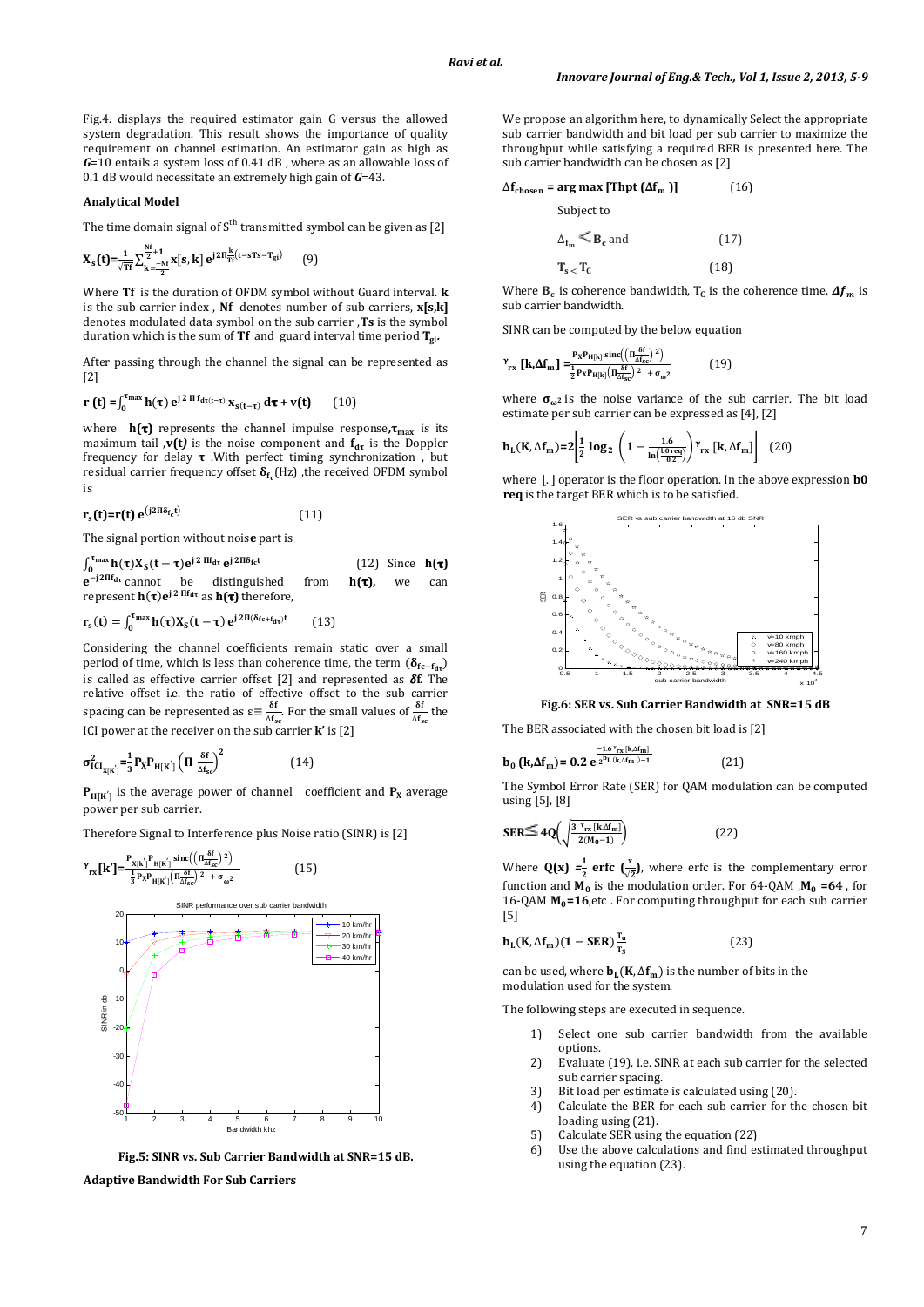- 7) Store the value of estimated throughput along with the value of sub carrier band width and associated bit loads per sub carrier.
- 8) Repeat all the above steps for all possible values of sub carrier bandwidth.
- 9) Execute (16) ,(17),(18) to find best sub carrier bandwidth.



**Fig.7: Throughput vs. Sub Carrier Bandwidth at SNR=15 dB**

# **RESULTS AND DISCUSSION**

For the simulation each coefficient is taken as Rayleigh distributed with Jakes' spectrum [7]. Exponential power delay profile is taken with rms delay spread of 2 micro seconds. Bandwidth of 5 MHz at carrier of 3.6 GHz is considered. The target BER is kept 0.01. Number of bits that can be loaded for sub carrier are 0,2,4,6,8 and 10 ,where 0 means no transmission.

The curves named as 2048, up to 256, are for fixed systems with as many sub carriers. The system with 2048 sub carrier has  $\Delta f_m$ =2.4 KHz. The system with 1024 sub carrier has  $\Delta f_m$ =4.88 KHz. The system with 512 sub carrier has  $\Delta f_m$ =9.77 KHz. The system with 256 sub carrier has  $\Delta f_m$ =19.531 KHz [2].

Fig.5. shows the plot of SINR vs. sub carrier bandwidth for different velocity conditions. Each curve is for a particular velocity. From the plot we can conclude that SINR improves with the increase in sub carrier bandwidth.Fig.6. Shows the plot between SER and sub carrier bandwidth at 15 dB SNR. From the plot we can conclude that OFDM SER decreases with the increase in sub carrier bandwidth. In Fig.6. Each curve is for a particular velocity.

Fig.7. shows the plot between Throughput and sub carrier bandwidth at SNR of 15dB. Throughput curves have been obtained by considering adaptive bit loading per sub carrier. This figure shows that throughput increases with the increase in sub carrier bandwidth and after some range of sub carrier bandwidth it starts decreasing. From this figure we are selecting the sub carrier bandwidth. The bandwidth for which throughput is maximum that is chosen as sub carrier bandwidth for the particular Doppler velocity.



**Fig.8: Sub Carrier Bandwidth selected by ASB systems.**



#### **Fig.9: Throughput comparison of ASB vs. FSB OFDM systems, at SNR=15 dB**

Fig.8. shows the sub carrier bandwidth selected by ASB systems. It shows that sub carrier bandwidth increases with the increase in Doppler velocity.Fig.9. shows the Throughput comparison of ASB vs. FSB OFDM systems, at SNR of 15 dB. The throughput is optimum for ASB than FSB for different Doppler velocities. ASB with ABL improves throughput by a significant amount.

Fig.10.shows the BER comparison of ASB vs. FSB OFDM systems for target BER of 0.01. Using adaptive bit loading (ABL) the BER is maintained below the target level for all the systems and velocities. Though the target BER is satisfied by both schemes (FSB and ASB) using ABL, it can be said that ABL is not sufficient for FSB OFDM system to be efficient for all Doppler conditions.



**Fig.10: BER comparison of ASB vs. FSB OFDM systems when target BER=0.01.**

## **CONCLUSION**

It can be concluded that OFDM using ASB, presented in this work can improve the throughput performance of FSB systems by  $10\%$  to 30

 $%$  . The FSB system is optimum over a small range of velocities and

but ASB system has optimum performance over all conditions. ASB also avoids complex compensation or interference cancellation mechanism at the receivers. In this paper the impairments such as Timing offset, Carrier Phase Noise, Channel Estimation Error, Synchronization Error along with the use of Forward Error Control Coding, Channel Information Feedback Delay are not considered. Now we are working on these impairments which also cause ICI.

#### **REFERENCES**

1. Uma Shankar jha,Ramjee Prasad.,*OFDM towards Fixed and Mobile Broadband Wireless access,*pp.29-59,Artech House Universal Personal Communications.,2007